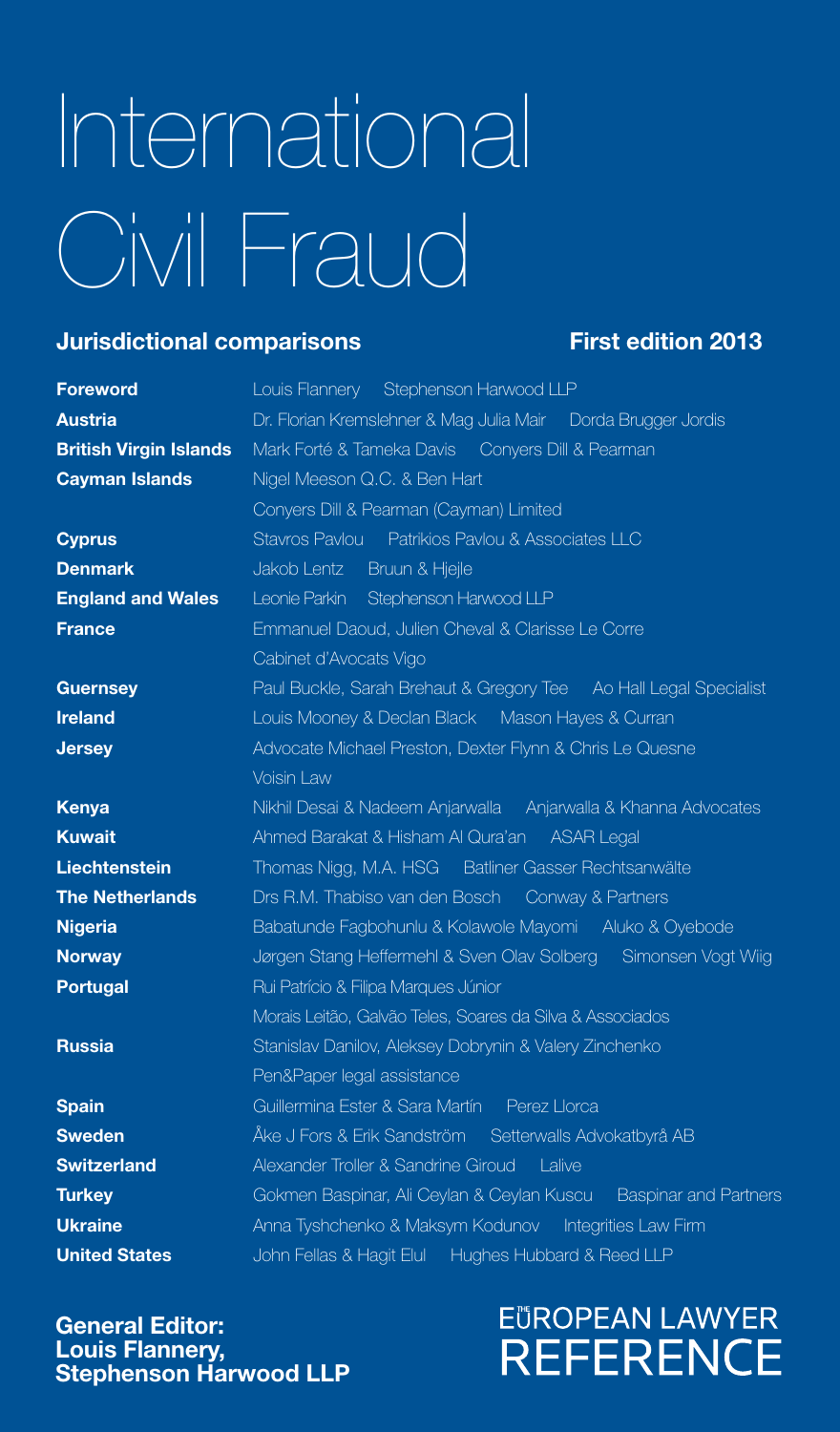

Jurisdictional comparisons First edition 2014

General Editor: Louis Flannery, Stephenson Harwood LLP



**THOMSON REUTERS**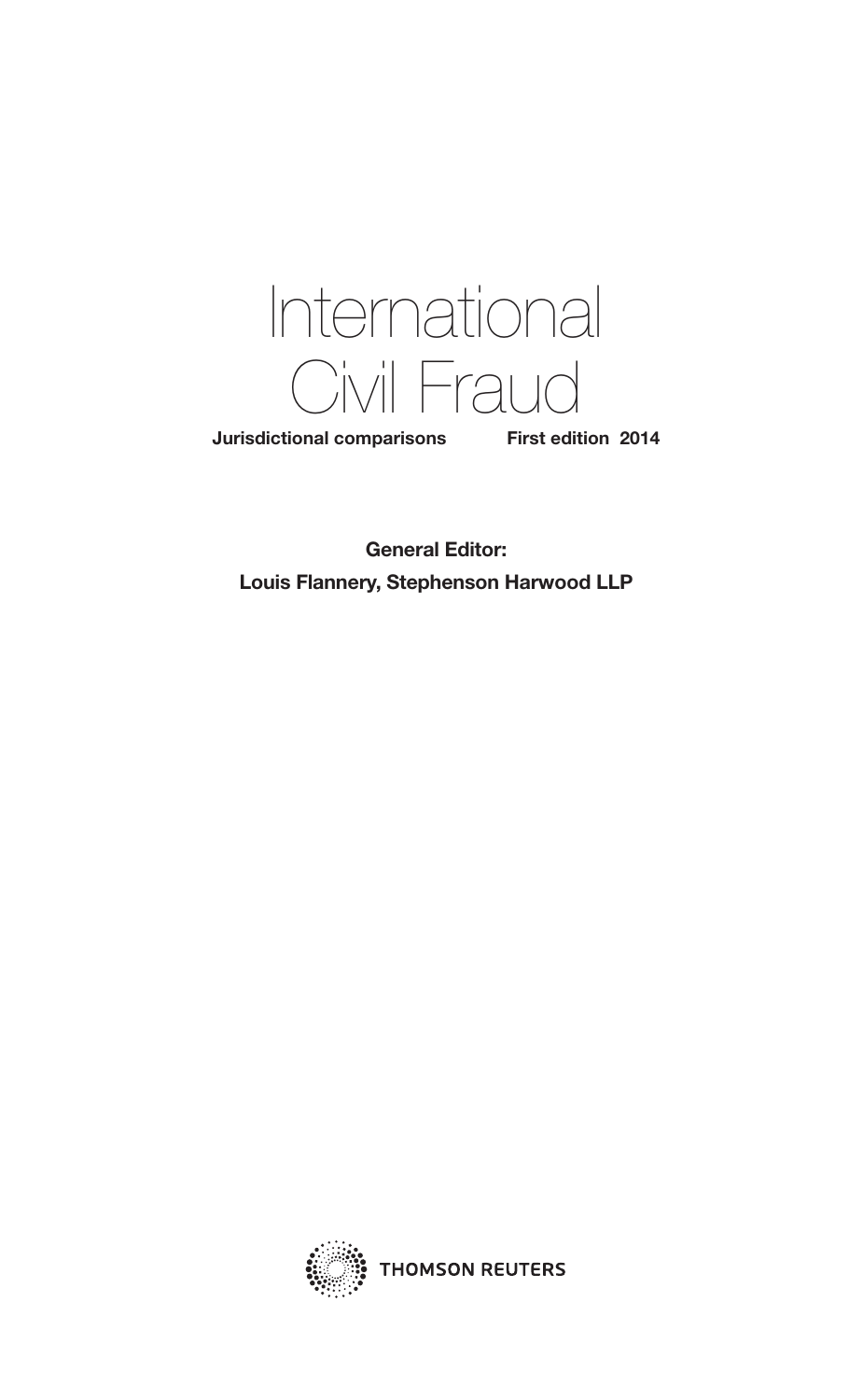#### General Editor: Louis Flannery, Stephenson Harwood LLP

Commissioning Editor Emily Kyriacou

Commercial Director Katie Burrington

Publishing Assistant Magda Wika

Design and Production Dawn McGovern

Typesetting and Design Mike Young

Published in 2013 by European Lawyer Reference Series, 100 Avenue Road, London NW3 3PF part of Thomson Reuters (Professional) UK Limited (Registered in England & Wales, Company No 1679046. Registered Office and address for service: Aldgate House, 33 Aldgate High Street, London EC3N 1DL)

A CIP catalogue record for this book is available from the British Library.

ISBN: 9780414027879

Thomson Reuters and the Thomson Reuters logo are trade marks of Thomson Reuters.

Crown copyright material is reproduced with the permission of the Controller of HMSO and the Queen's Printer for Scotland.

*While all reasonable care has been taken to ensure the accuracy of the publication, the publishers cannot accept responsibility for any errors or omissions. This publication is protected by international copyright law.*

*All rights reserved. No part of this publication may be reproduced or transmitted in any form or by any means, or stored in any retrieval system of any nature without prior written permission, except for permitted fair dealing under the Copyright, Designs and Patents Act 1988, or in accordance with the terms of a licence issued by the Copyright Licensing Agency in respect of photocopying and/or reprographic reproduction. Application for permission for other use of copyright material including permission to*  reproduce extracts in other published works shall be made to the publishers. Full acknowledgement of *author, publisher and source must be given.*

© 2014 Thomson Reuters (Professional) UK Limited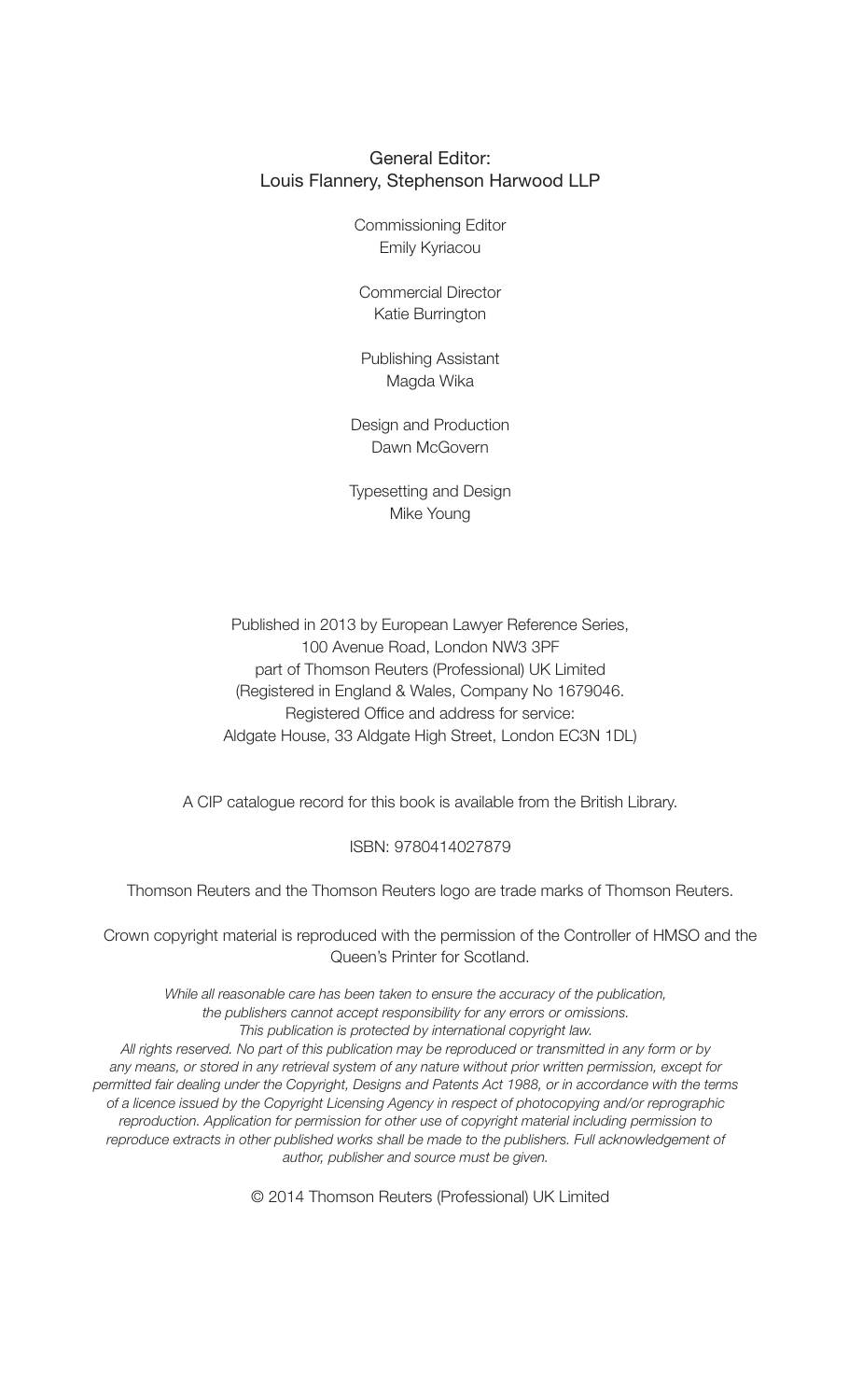## Contents

| <b>Foreword</b>               | Louis Flannery Stephenson Harwood LLP                                                             | $\vee$ |
|-------------------------------|---------------------------------------------------------------------------------------------------|--------|
| Austria                       | Dr. Florian Kremslehner & Mag Julia Mair<br>Dorda Brugger Jordis                                  | 1      |
| <b>British Virgin Islands</b> | Mark Forté & Tameka Davis Conyers Dill & Pearman                                                  | 15     |
| <b>Cayman Islands</b>         | Nigel Meeson Q.C. & Ben Hart<br>Conyers Dill & Pearman (Cayman) Limited                           | 25     |
| <b>Cyprus</b>                 | Stavros Pavlou Patrikios Pavlou & Associates II C                                                 | 39     |
| <b>Denmark</b>                | Jakob Lentz<br>Bruun & Hjejle                                                                     | 51     |
| <b>England and Wales</b>      | I eonie Parkin<br>Stephenson Harwood LLP                                                          | 63     |
| <b>France</b>                 | Emmanuel Daoud, Julien Cheval & Clarisse Le Corre<br>Cabinet d'Avocats Vigo                       | 73     |
| <b>Guernsey</b>               | Paul Buckle, Sarah Brehaut & Gregory Tee<br><b>AO Hall Legal Specialist</b>                       | 85     |
| <b>Ireland</b>                | Louis Mooney & Declan Black  Mason Hayes & Curran                                                 | 99     |
| <b>Jersey</b>                 | Advocate Michael Preston, Dexter Flynn & Chris Le Quesne<br>Voisin Law                            | 115    |
| Kenya                         | Nikhil Desai & Nadeem Anjarwalla<br>Anjarwalla & Khanna Advocates                                 | 123    |
| <b>Kuwait</b>                 | Ahmed Barakat & Hisham Al Qura'an ASAR Legal                                                      | 133    |
| Liechtenstein                 | Thomas Nigg, M.A. HSG Batliner Gasser Rechtsanwälte                                               | 143    |
| <b>The Netherlands</b>        | Drs R.M.T van den Bosch Conway & Partners                                                         | 149    |
| <b>Nigeria</b>                | Babatunde Fagbohunlu & Kolawole Mayomi<br>Aluko & Ovebode                                         | 161    |
| <b>Norway</b>                 | Jørgen Stang Heffermehl & Sven Olav Solberg<br>Simonsen Vogt Wiig                                 | 171    |
| Portugal                      | Rui Patrício & Filipa Marques Júnior<br>Morais Leitão, Galvão Teles, Soares da Silva & Associados | 183    |
| <b>Russia</b>                 | Stanislav Danilov, Aleksei Dobrynin & Valery Zinchenko<br>Pen&Paper legal assistance              | 191    |
| Spain                         | Guillermina Ester & Sara Martín<br>Perez Llorca                                                   | 205    |
| <b>Sweden</b>                 | Åke J Fors & Frik Sandström<br>Setterwalls Advokatbyrå AB                                         | 221    |
| <b>Switzerland</b>            | Alexander Troller & Sandrine Giroud<br>I alive                                                    | 233    |
| <b>Turkey</b>                 | Gokmen Baspinar, Ali Ceylan & Ceylan Kuscu<br><b>Baspinar and Partners</b>                        | 243    |
| <b>Ukraine</b>                | Anna Tyshchenko & Maksym Kodunov<br>Integrities Law Firm                                          | 253    |
| <b>United States</b>          | John Fellas & Hagit Elul Hughes Hubbard & Reed LLP                                                | 261    |
| <b>Contact Details</b>        |                                                                                                   | 275    |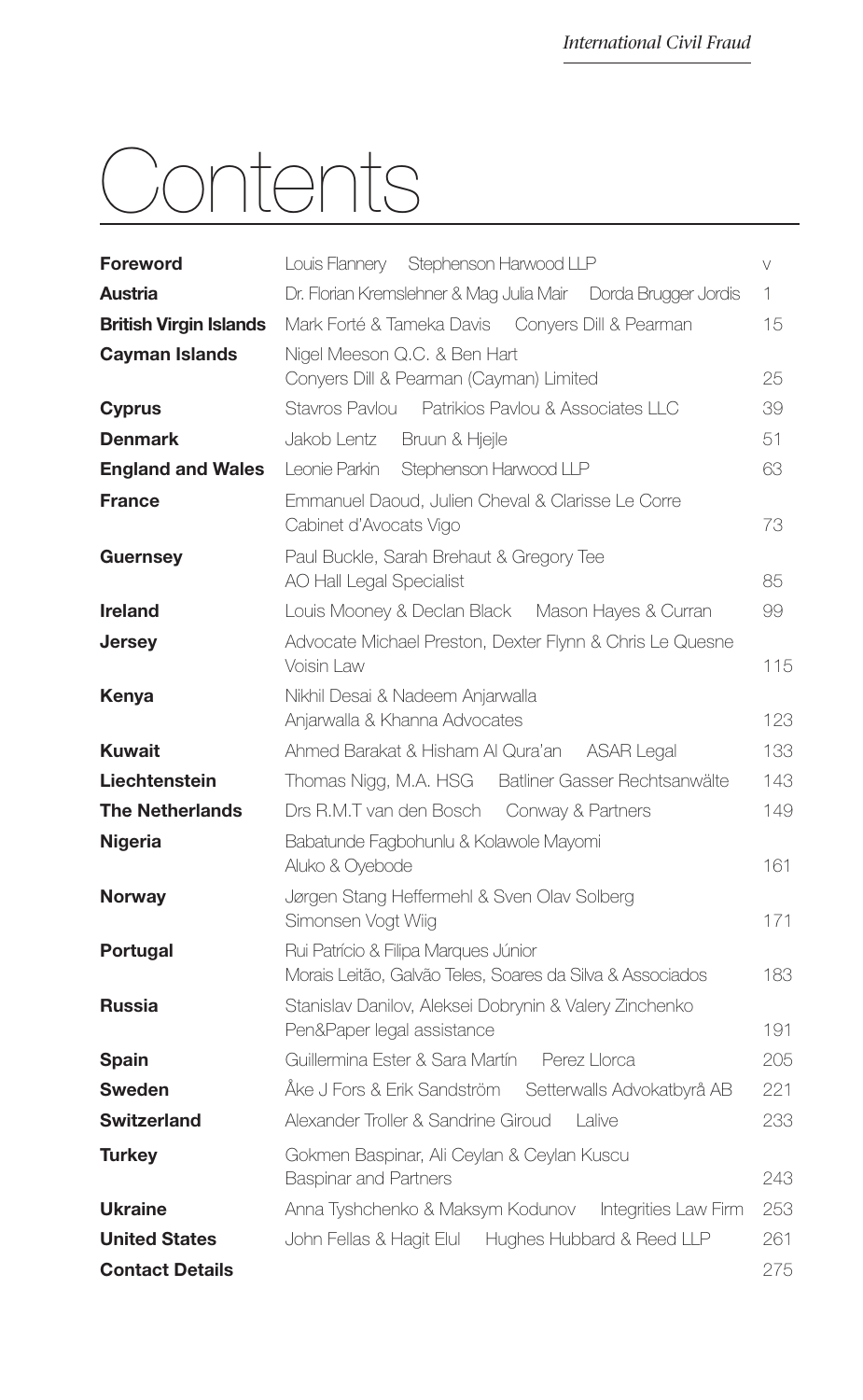### Switzerland

#### **Lalive** Alexander Troller & Sandrine Giroud

#### 1. THE BASIS OF CIVIL FRAUD OBLIGATIONS UNDER SWISS LAW

Switzerland is a civil law jurisdiction and legal obligations are, as a rule, statutorily defined. The concept of civil fraud as the term is understood in most common law jurisdictions does not exist as such under Swiss law. However, several civil causes of action in Switzerland bear relation to the civil fraud concept.

Fraud primarily relates to a criminal offence provided for in Article 146 of the Swiss Criminal Code (SCrimC), which can give rise to civil compensation to the victim of criminal fraud under certain conditions (see section 2).

Swiss law also provides for other offences which involve components of fraud, for example:

- misappropriation;
- unlawful use of financial assets;
- maliciously causing financial loss to another;
- criminal mismanagement;
- exploitation of knowledge of confidential information;
- bankruptcy and debt collection felonies or misdemeanours;
- forgery.

In the context of contracts, fraud is also sanctioned by Article 28 of the Swiss Code of Obligations (SCO). Further, fraud may be understood in a more general sense to encompass manifest abuse of a right which is prohibited by Article 2 of the Swiss Civil Code (SCivC) and can give rise, in very limited cases, to liability based on trust. Each of these different manifestations of the notion of fraud includes civil law components which could give rise to civil compensation under certain conditions.

#### 2. THE MAIN ELEMENTS OF A CAUSE OF ACTION IN SWISS BASED ON CIVIL FRAUD

There is no concept of civil fraud as such under Swiss law (see section 1). However, Swiss law provides for several causes of action which bear relation to the common law understanding of civil fraud:

- civil compensation for criminal fraud: the essential elements are *(Article 146 of the SCrimC):*
	- an individual, with a view to securing an unlawful gain for himself or another, wilfully induces another person into a mistaken belief by misrepresentation or concealment of the truth, or wilfully reinforces a mistaken belief; and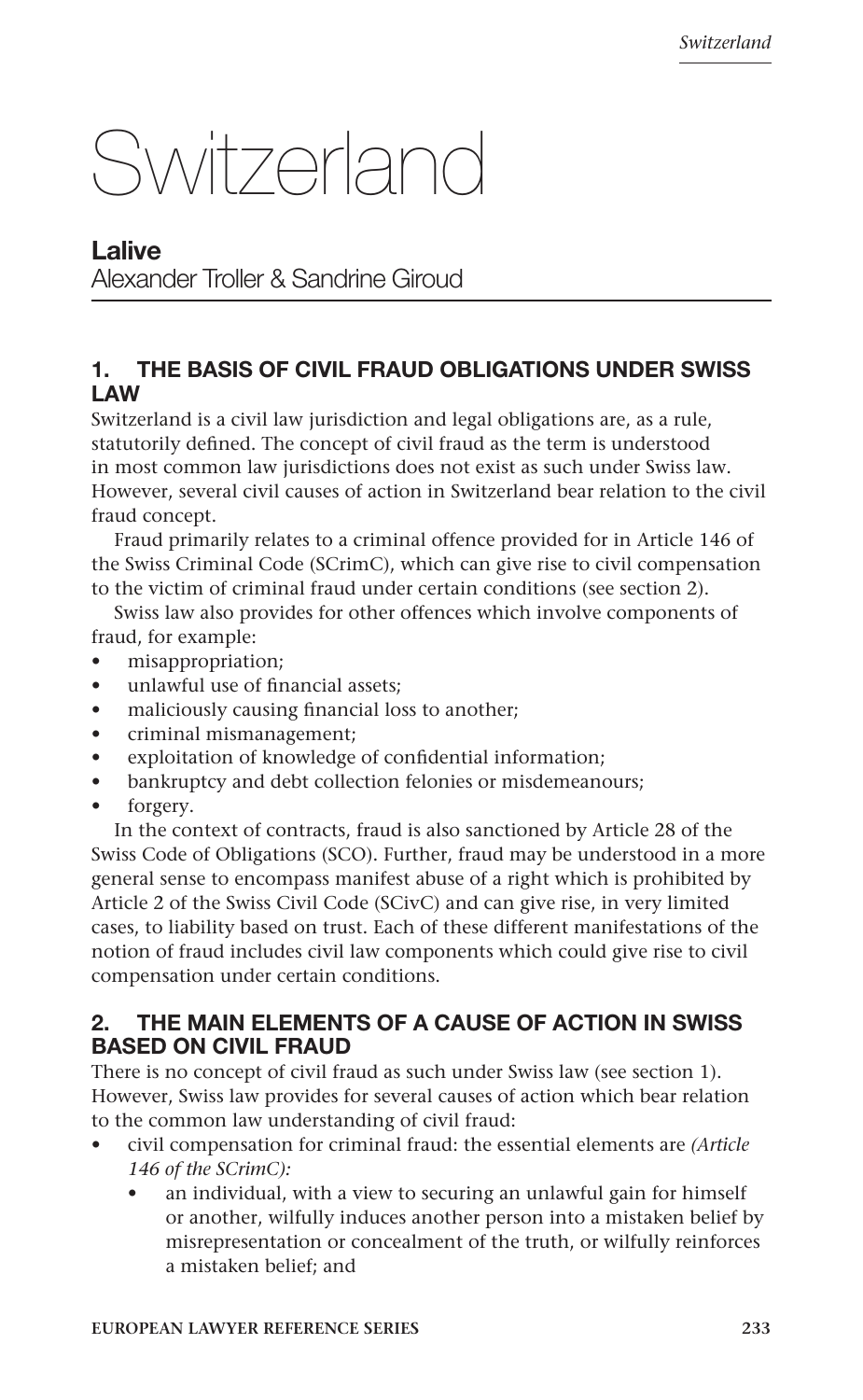the inducement causes that person to act to the detriment of his or another's financial interests.

As a wrongful act, criminal fraud also constitutes a civil offence giving rise to civil liability in tort *(Articles 41 et seq., SCO)*, provided the other conditions for establishing liability in tort are established, that is, the existence of:

- damage;
- fault; and
- a causal link between the wrongful act and the damage.
- contractual fraud: The essential elements are:
	- the creation or exploitation of a mistake;
	- the inducement of the other contracting party to enter into a contract on the basis of this mistake; and
	- the declaration of the mistaken party, within one year of discovery of the fraud, that they intend not to honour the contract or seek restitution of the performance made.

The following are examples of contractual fraud:

- the affirmation of false facts;
- the concealing of true facts;
- sustaining a person's mistaken belief by concealment.
- certain acts of corruption (private or public).

Unlike criminal fraud, contractual fraud does not require intention to harm.

manifest abuse of a right: there is a general duty of good faith which requires that every person must act in good faith in the exercise of rights and in the performance of obligations *(Article 2, SCivC).* This provision states further that the manifest abuse of a right is not protected by law. There exists accordingly an implied principle prohibiting the abuse of a right. This prohibition presupposes the existence of a right. However, in limited circumstances, the mere prohibition may serve as an independent cause of action, based on liability for breach of trust (eg violation of pre-contractual rights). Liability based on trust lies somewhere between contractual and non-contractual liability, and is contingent on the parties being in a 'special legal relationship'. It is the liability of a third party outside of a contractual relationship, for an expectation which is created but subsequently not met. If a party makes specific arrangements based on the trust generated by another party, the party who created the relevant expectation may be held liable for any resulting damage (provided there is a causal link between the unsatisfied expectation and the relevant damage).

#### 3. REMEDIES AVAILABLE UNDER SWISS LAW IN RELATION TO CIVIL FRAUD

The remedies available depend on the cause of action:

- civil compensation for criminal fraud: the injured party is, as a rule, entitled to compensation for the damage incurred;
- contractual fraud: when invoked in time (see section 6), contractual fraud may result in the nullity of the contract from the time of execution. This interpretation, although contested by the majority of Swiss scholars, is upheld by the Swiss Supreme Court. As a result, all acts undertaken on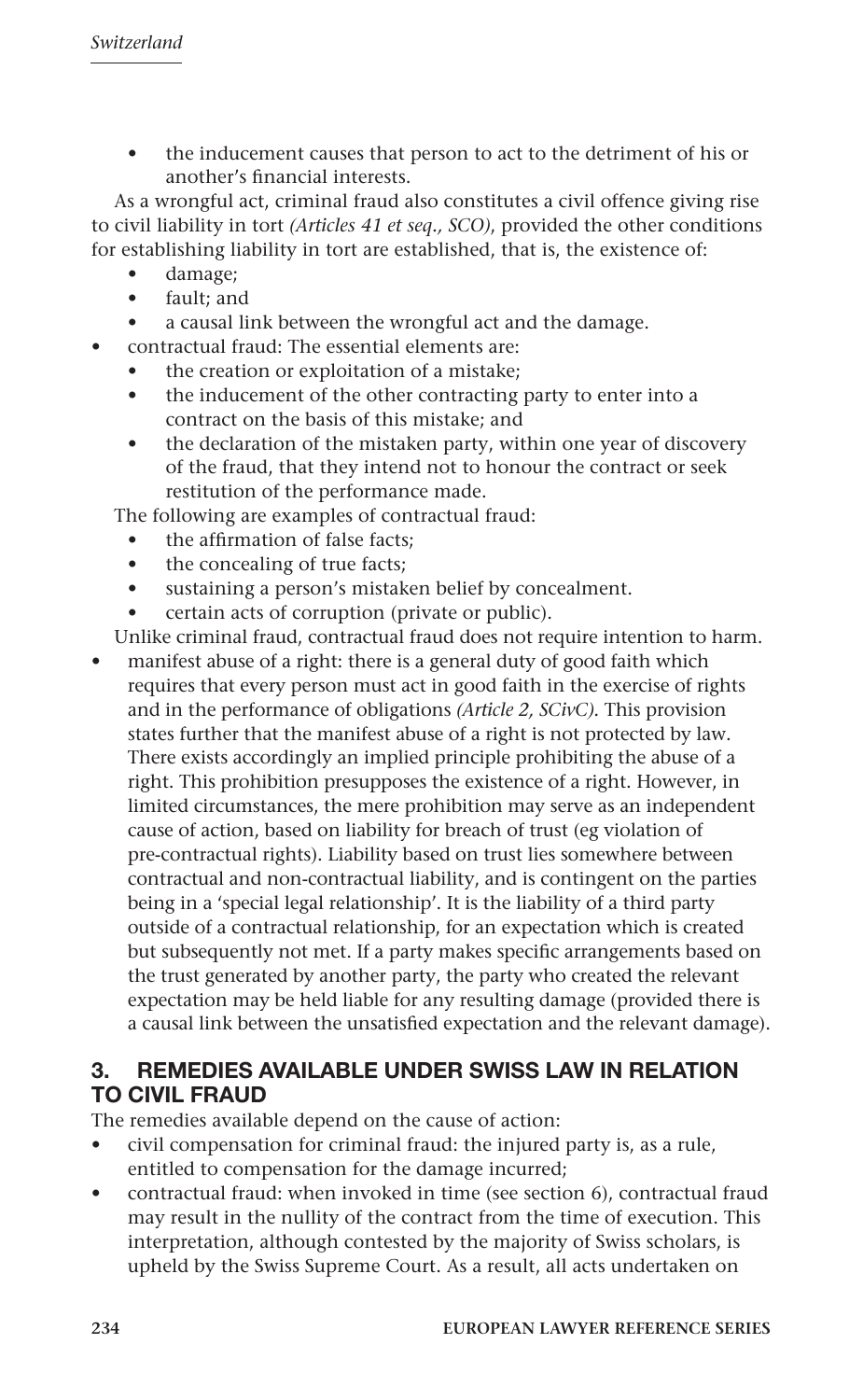the basis of the subsequently annulled contract must be considered as void. In this case, the victim of the fraud can claim for:

- the original situation to be restored by way of an action to reclaim *(Articles 641 et seq., SCivC);*
- restitution for unjust enrichment *(Articles 62 et seq., SCO).*

The ratification of a contract made voidable by reason of fraud does not automatically exclude the right to claim damages *(Article 31, SCO);*

manifest abuse of a right: the injured party is, as a rule, entitled to compensation for the damage incurred (see section 2).

#### 4. DAMAGES; BASIS OF CALCULATION

In the context of civil fraud, there is no uniform rule as to the damages that can be claimed. Damages depend on the cause of action on which the claim is based. In certain cases, damages compensate the harm caused (eg in cases of ratification of a contract entered into under fraud) and in other cases damages aim to put the injured party into the position they would be in if the harm had not occurred.

Swiss statutory law does not provide for a definition of damage. Swiss courts and scholars generally consider damage to constitute the involuntary diminution of a person's assets (eg diminution of assets, augmentation of liabilities, non-augmentation of assets or non-diminution of liabilities). All damage or loss having an adequate causal link with the damaging event can be claimed (eg loss of profit or expenses incurred by the aggrieved party).

Further, damage is generally understood as economic damage (ie an arithmetical notion), by contrast to normative damage (ie a value judgement of damages). Therefore, the courts have greatly resisted normative damages such as commercialisation damage (ie the commercial value of goods according to their market value) or frustration damage (ie the loss of the benefit of expenditure already made, for example for cancellation of holidays already paid for).

#### 5. AVAILABLE INTERIM RELIEF

#### Types of claim

Swiss law distinguishes between:

- non-monetary claims, enforcement of which is regulated by the Swiss Code of Civil Procedure (SCCP);
- monetary claims, enforcement of which is governed by the Swiss Debt Enforcement and Bankruptcy Act (SDEBA).

Interim relief, before a claim has been filed or during the proceedings, can be requested by way of:

- interim measures for non-monetary claims;
- attachment for monetary claims.

#### Interim measures

Swiss courts can order interim relief suitable to prevent imminent harm, in support of a non-monetary claim based on Articles 261 et seq. of the SCCP. The applicant for interim relief must establish:

the likelihood that they are entitled, on the merits, to the same relief which the requested interim measure is intended to protect (ie the likely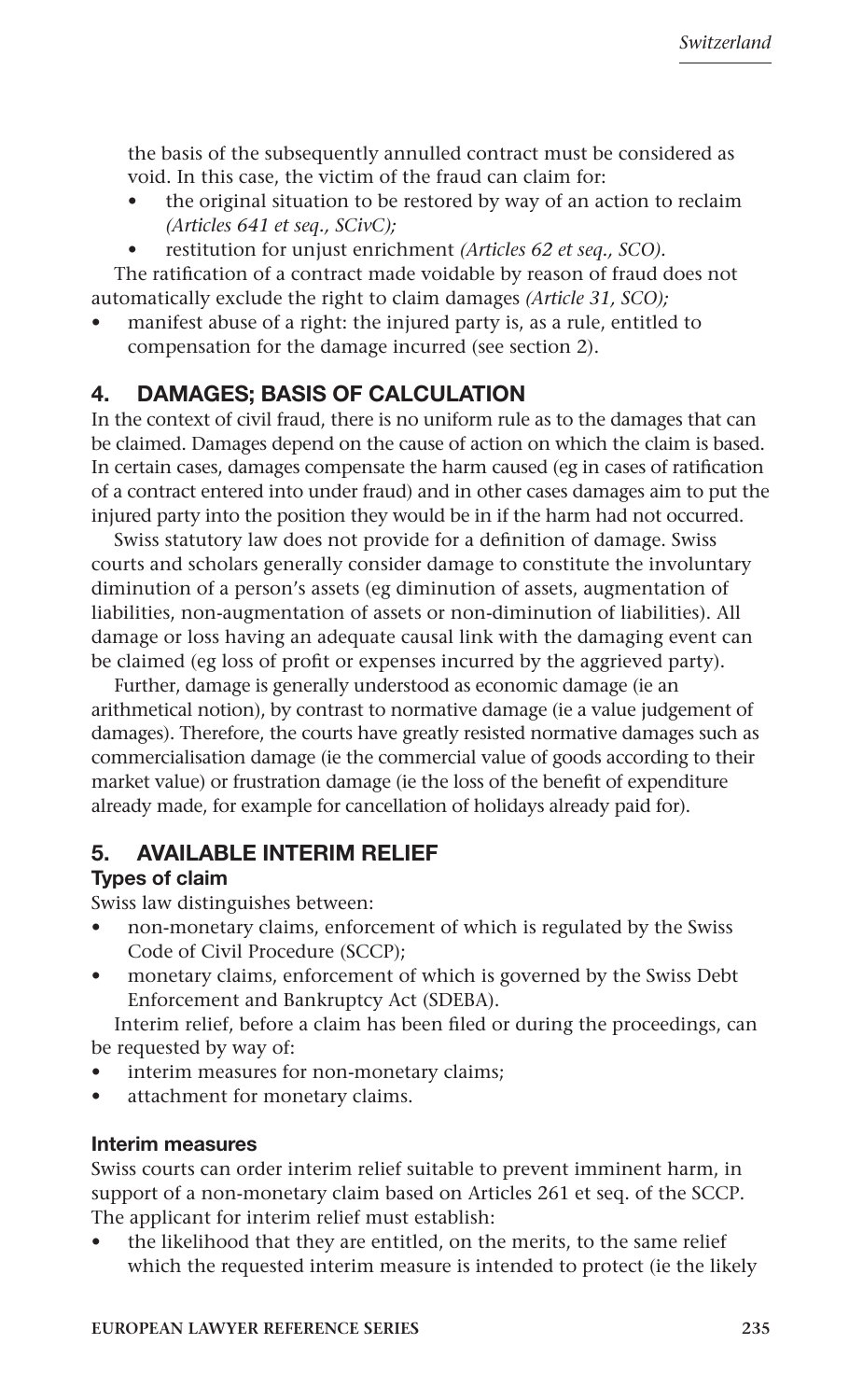existence of a valid cause of action on the merits);

- that there is impending harm to the rights on which the applicant relies; and
- that if no interim relief is granted, the detriment resulting from the injury may not easily be remedied, leading to irreparable harm.

In practice, most applications for interim relief are rejected due to the absence of a risk of irreparable harm. This is primarily due to the fact that purely financial losses are generally not considered an irreparable harm, as an award of damages usually constitutes an adequate remedy. Further, interim measures must be proportionate and appropriate after due consideration and a balance of each party's interests. Compliance with these criteria must be established *prima facie*. The threshold is therefore lower than required to prove the full case (ie, with certitude), but requires more than mere allegations.

The interim relief ordered by the court can take the form of:

- an injunction;
- an order to remedy an unlawful situation;
- an order to a registry or to a third party;
- a performance in kind;
- the remittance of a sum of money.

In practice, the registration of property rights in a public register such as the land register is often requested. Interim measures can also be requested to prevent a party from disposing of assets such as company shares or movable property. In particularly urgent cases, especially where there is a risk that the enforcement of the measure will be frustrated, the court can order the interim measure immediately and without hearing the opposing party *(ex parte) (Article 265, SCCP)*. Further, while Swiss civil procedure does not provide for pre-trial discovery, Swiss civil procedural rules only allow evidence to be taken before initiation of legal proceedings in cases where *(Article 158, SCCP):* 

- evidence is at risk;
- the applicant has a justified interest.

#### Attachment

In the context of a monetary claim, assets can be frozen by way of attachment proceedings *(Articles 272 et seq., SDEBA)*. Attachment is granted *ex parte*, but must then be validated inter partes. The applicant must demonstrate the *prima facie* existence of:

- a claim against the debtor;
- assets of the debtor which may be attached; and
- one of the specific grounds for attachment provided by law, for example:
	- the debtor does not live in Switzerland and the claim has sufficient connection with Switzerland or is based on a recognition of debt;
	- the creditor holds an enforceable title against the debtor.

#### 6. BARS TO RELIEF FOR CIVIL FRAUD

#### 6.1 Delay

Swiss law does not specifically bar a civil fraud claim filed with delay provided the claim has been filed within the statutory limitations applicable to the underlying cause of action (see section 6.3).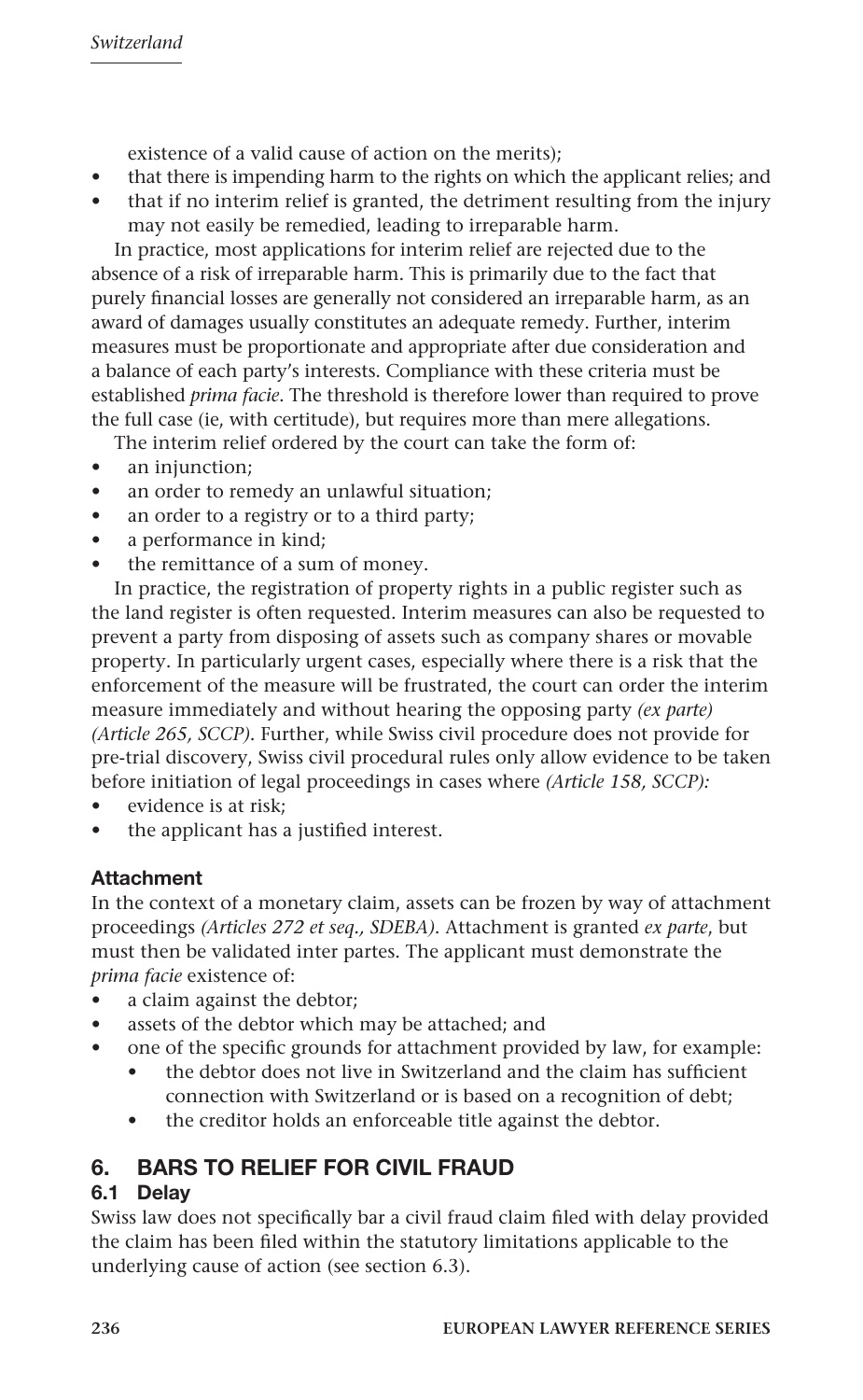However, there is a general duty to mitigate one's damages. This requires that the aggrieved party limits the adverse consequences of the damaging event, such as a fraudulent act, by taking all measures that can reasonably and objectively be expected from the aggrieved party. In some cases, this could mean acting without delay.

The legal basis of this duty is subject to scholarly debate, but it is generally accepted that it rests on the principle of good faith *(Article 2, SCivC)* (see section 2). The Swiss Supreme Court has generally considered that a violation of a duty to mitigate one's damages affects the calculation of damages. In these cases the court has reduced the compensation awarded in proportion to the amount of damage that could have been prevented. In cases of grave fault on the part of the aggrieved party in mitigating their damage, the Swiss Supreme Court has held that the causation link between the damaging act and its consequence had been severed. This leaves the aggrieved party bearing the consequences of the damage that could have been prevented.

#### 6.2 (Lack of) good faith

The general duty of good faith provides that the manifest abuse of a right is not protected by law *(Article 2, SCivC)* (see section 2). The threshold is a manifest violation. Good faith as such is not a requirement for claiming relief for civil fraud under Swiss law. In particular, a plea of non venire contra *factum proprium* (the principle that a person must not contradict their own previous conduct) only bars a claim for civil fraud if both:

- the person's original conduct induced another person into carrying out a certain action; and
- because of a later change in conduct that other person incurred a damage.

#### 6.3 Applicable limitation periods

The initiation of civil proceedings is limited by the statute of limitations applicable to the underlying claim.

#### **Tort**

In the context of liability for tort, a claim for damages or satisfaction becomes time-barred one year from the date on which the injured party became aware of the loss or damage, and of the identity of the person liable for it (or at the latest 10 years after the date on which the loss or damage was caused). However, if the action for damages arises from an offence for which criminal law provides a longer limitation period, the longer period also applies to the civil law claim. Without a sentencing or acquittal by the criminal courts, a civil court hearing a related civil law claim can freely decide whether the relevant actions are tantamount to a criminal offence. As a result, it can be strategically useful to file criminal proceedings in support of civil proceedings, to preserve the statute of limitation.

#### Breach of contract

As a rule, claims which arise out of a breach of contract become time-barred after 10 years unless otherwise provided by federal civil law *(Article 127, SCO)*.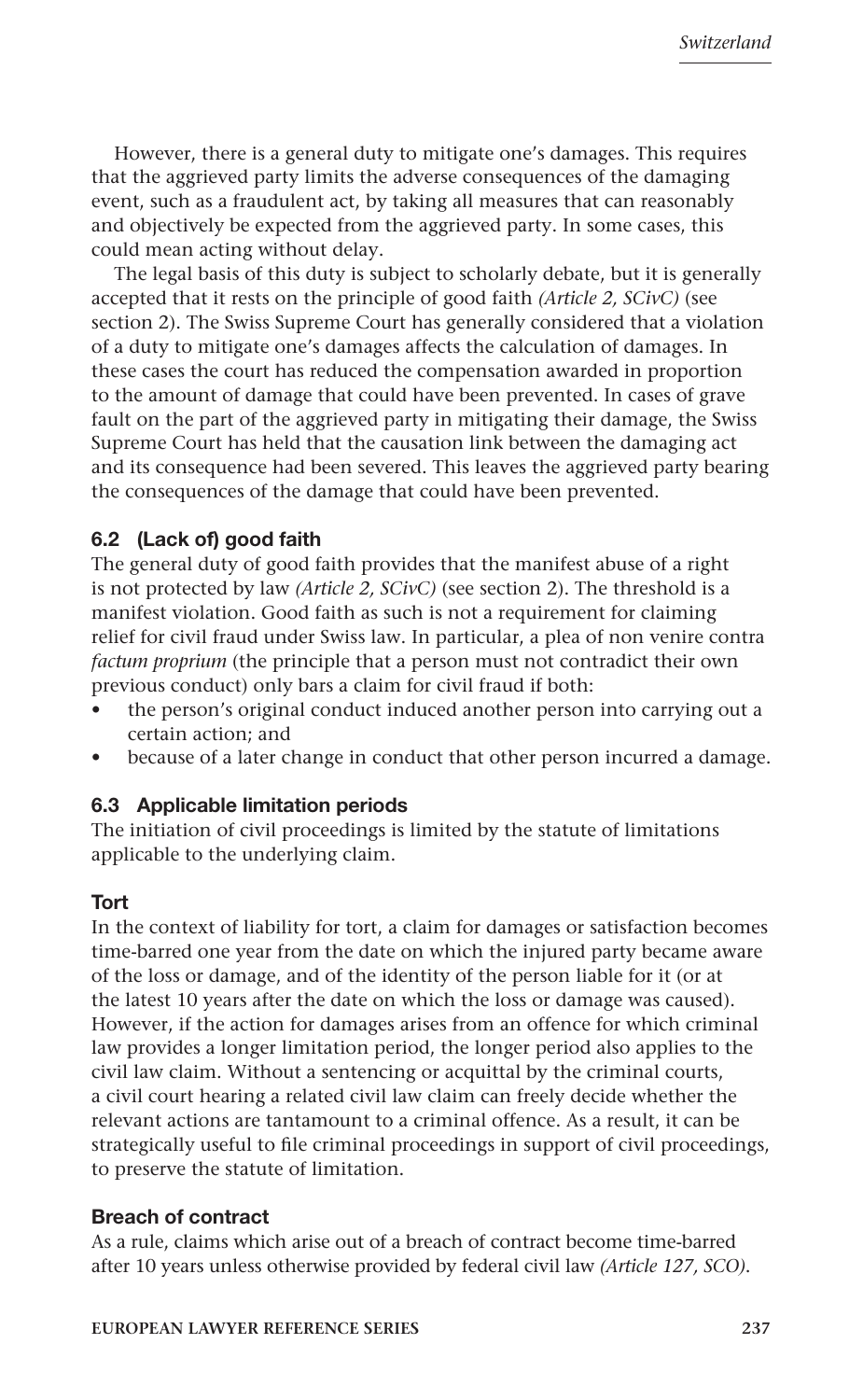Some specific contractual claims become time-barred after five years, for example claims in connection with:

- work carried out by tradesmen and craftsmen;
- purchases of retail goods;
- medical treatment;
- professional services provided by lawyers, solicitors, legal representatives and notaries;
- work performed by employees for their employers. However, specific contractual claims become time-barred after a shorter

period. For example, the following are time-barred after two years:

- a claim for breach of warranty of quality and fitness related to a chattel sale *(Article 210, SCO);*
- a customer's claim for defects in a contract for work *(Article 371(1), SCO).* In general, the limitation period runs as soon as the debt is due *(Article 130,*
- *SCO).* The limitation period is interrupted if the *(Article 135 CO, SCO):*
- debtor acknowledges the claim;
- debtor makes interest payments or partial payments; or
- creditor initiates debt enforcement proceedings.

The effect of an interruption is that a new limitation period starts from the date of the interruption *(Article 137, SCO).*

In relation to contractual fraud, the party acting as a result of a fraud must declare within one year to the other party that they intend not to honour the contract or seek restitution for the performance made. If they fail to make this declaration, the contract is deemed to have been ratified. The one-year period runs from the date on which the error or fraud was discovered *(Article 31, SCO)*. A subsequent claim for restitution for unjust enrichment becomes time-barred one year after the date on which the injured party learned of the claim and, in any event, 10 years after the date on which the claim first arose *(Article 67, SCO).*

#### 6.4 Position of good faith purchaser for value without notice (innocent third parties)

A person becomes the owner by adverse possession of a chattel belonging to another person if he both *(Article 728, SCivC):*

- has possessed the chattel uninterruptedly and without challenge for five years;
- believes in good faith that he owns it.

This applies, for example, to negotiable securities. A person who takes possession of a chattel in good faith, in order to become its owner or to acquire a limited right in rem, is protected even if the chattel was entrusted to the transferor without any authority to effect the transfe*r (Article 933, SCivC).*

The possessor whose chattel has been stolen or lost, or who has otherwise been dispossessed of it against their will, can reclaim it from any possessor within a period of five years *(Article 934, SCivC).* By contrast, a person who has not acquired a chattel in good faith can be required by the previous possessor to return it at any time *(Article 936, Swiss Civil Code).*

In the context of contractual fraud, a party who is the victim of fraud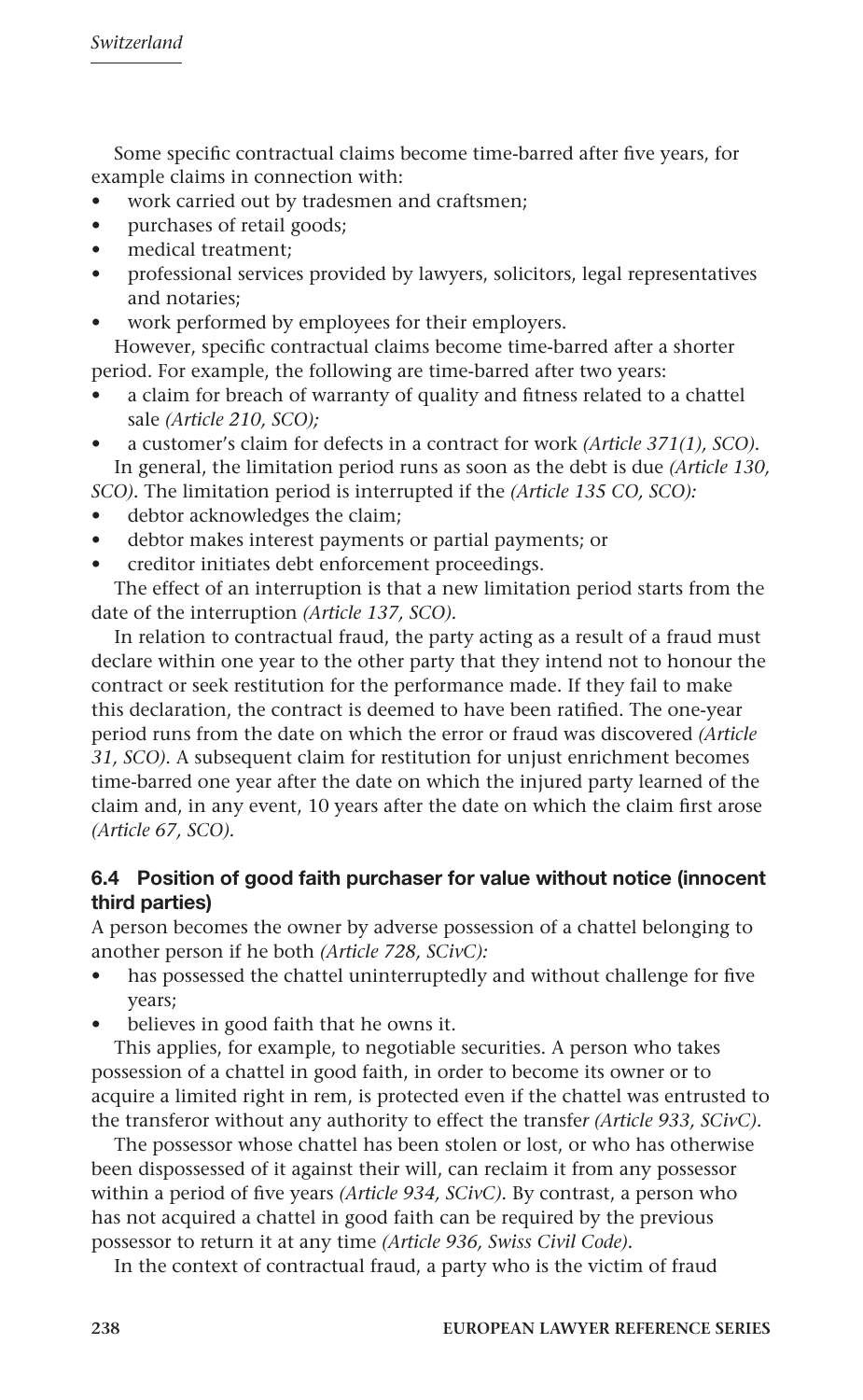by a third party remains bound by the relevant contract unless the other contracting party knew or should have known of the fraud at the time the contract was concluded *(Article 28(2), SCO).*

#### 7. ASPECTS OF PLEADING FRAUD IN SWITZERLAND

#### 7.1 Lifting the corporate veil

The corporate veil can be lifted where the economic reality points to confusion between separate legal entities or individuals (principle of substance over form). This argument can be raised in the context of a claim based on manifest abuse of a right (see section 2). For example, the corporate veil could be lifted in respect of a sole shareholder abusively hiding behind a corporate entity. However, the concept of lifting the corporate veil is applied restrictively by Swiss courts.

#### 7.2 Settlements/exclusion clauses

A party who was the victim of fraud when entering into a settlement can claim contractual fraud (see section 2) and the corresponding remedies may apply (see section 3).

Agreements purporting to exclude in advance liability for unlawful intent or gross negligence are void *(Article 100, SCO)*. A claim based on fraud may serve to demonstrate the existence of unlawful intent.

#### 7.3 Extension of limitation

In cases where it is possible to demonstrate that the acts in question are tantamount to a criminal offence for which criminal law provides a longer limitation period, the longer period also applies to the civil law claim (see section 6.3).

#### 7.4 Punitive damages

Punitive damages are not awarded in Switzerland.

#### 7.5 Standard of proof

The standard of proof required is in principle that of certitude.

#### 7.6 Lawyers' duties when pleading fraud

There are no special duties applicable to lawyers when pleading fraud in addition to the professional rules of conduct applicable to lawyers in general.

#### 8. BASIC REQUIREMENTS IN RELATION TO ISSUING PROCEEDINGS; APPLYING FOR INJUNCTIVE OR INTERIM RELIEF; OR SERVING PROCEEDINGS ABROAD

#### Basic requirements for the commencement of proceedings

Proceedings before Swiss courts are commenced with an application for conciliation or a statement of claim *(Article 62, SCCP).* The filing of this application interrupts the statute of limitations, regardless of the actual date of service on the defendant.

In financial disputes with a value in dispute of at least CHF100,000, parties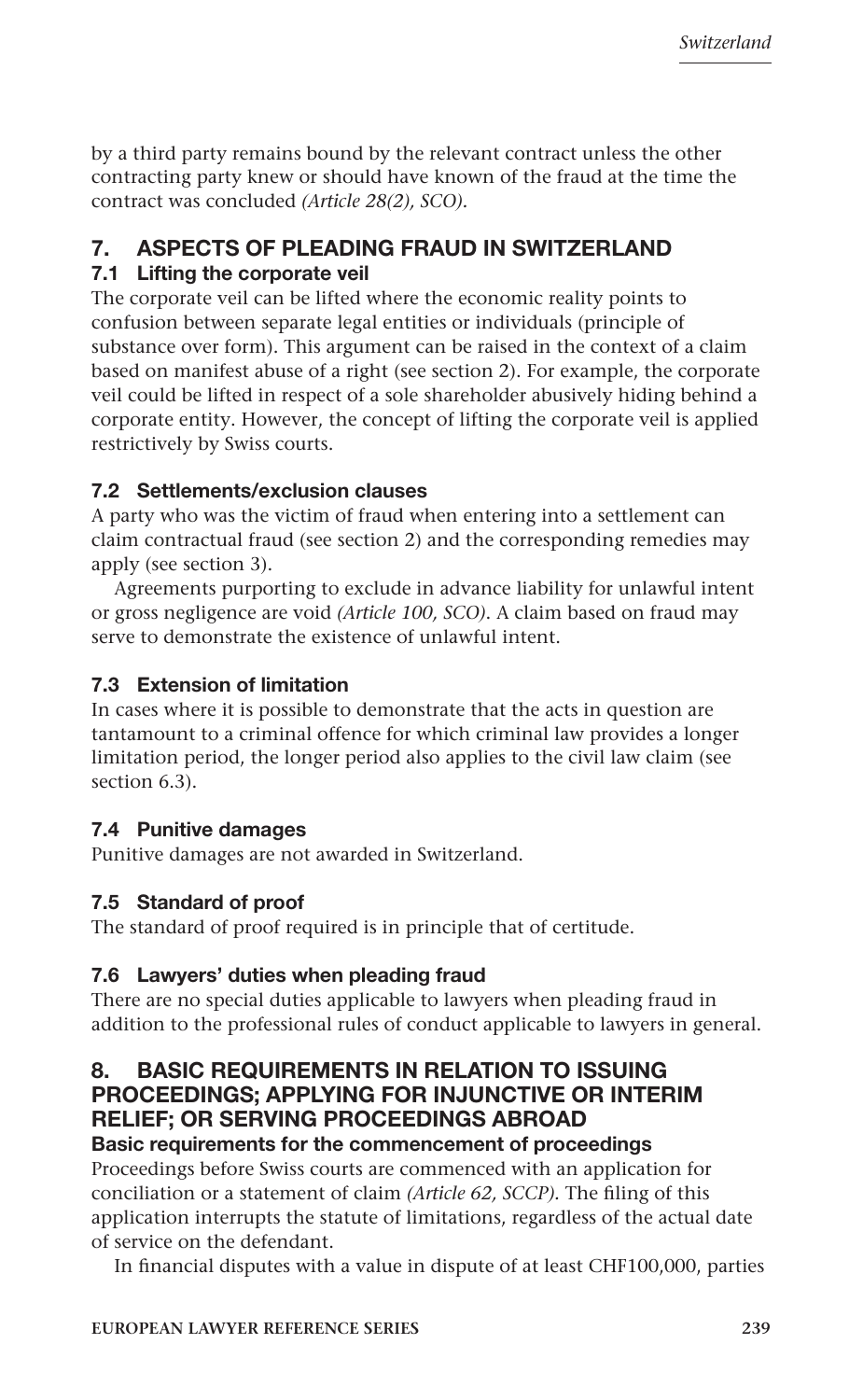can mutually agree to waive any attempt at conciliation *(Article 199(1), SCCP)*. A claimant can also unilaterally waive an attempt at conciliation if, among other things, the defendant's *(Article 199(2), SCCP):* 

- registered office or domicile is abroad;
- residence is unknown.

Conciliation proceedings are initiated by an application for conciliation. The application can be submitted in writing or orally before the conciliation authority *(Article 202, SCCP)*. The application must state:

- the identity of the opposing party;
- the prayers for relief; and
- a description of the matter in dispute.

The description of the matter in dispute can be very general, and an applicant is not required to set out any legal arguments. However, the prayers for relief must be as precise as possible. This is because they can only be modified at a later stage of the proceedings if either *(Article 227, SCCP):* 

- there is a factual connection between any new or amended prayers for relief and the original prayers for relief;
- the opposing party consents to the amendment.

The conciliation authority must immediately serve the opposing party with the application and summon the parties to a hearing *(Article 202(3), SCCP).*  The conciliation hearing must take place within two months of receipt of the application. The conciliation authority will consider the physical records presented to it and may also conduct an on-site inspection, if an inspection is necessary for the parties to reach an agreement. With the parties' consent, the conciliation authority can hold additional hearings, although the duration of the conciliation proceedings must not exceed 12 months *(Article 203, SCCP).*

In principle, the parties must attend the conciliation hearing in person. Exemptions are available for persons domiciled abroad. The conciliation proceedings are confidential. The statements of the parties at the hearing must not be recorded or used subsequently in court proceedings, and the hearing is not public.

If the parties do not reach an agreement at the hearing, the conciliation authority will grant an authorisation to proceed, after which the claimant has three months to file a statement of claim.

The submission must be filed with the first instance court having territorial jurisdiction (eg by default at the place of domicile or seat of the defendant) in the form of paper documents or electronically. In the case of electronic transmission, the document containing the submission and its enclosures must be certified by the recognised electronic signature of the sender. The court can request that the electronically transmitted submission and annexes be filed subsequently in paper form.

The statement of claim must include:

- the designation of the parties and their representatives, if any;
- the prayers for relief;
- a statement of the value in dispute;
- the allegations of fact;
- notice of the evidence offered for each allegation of fact; and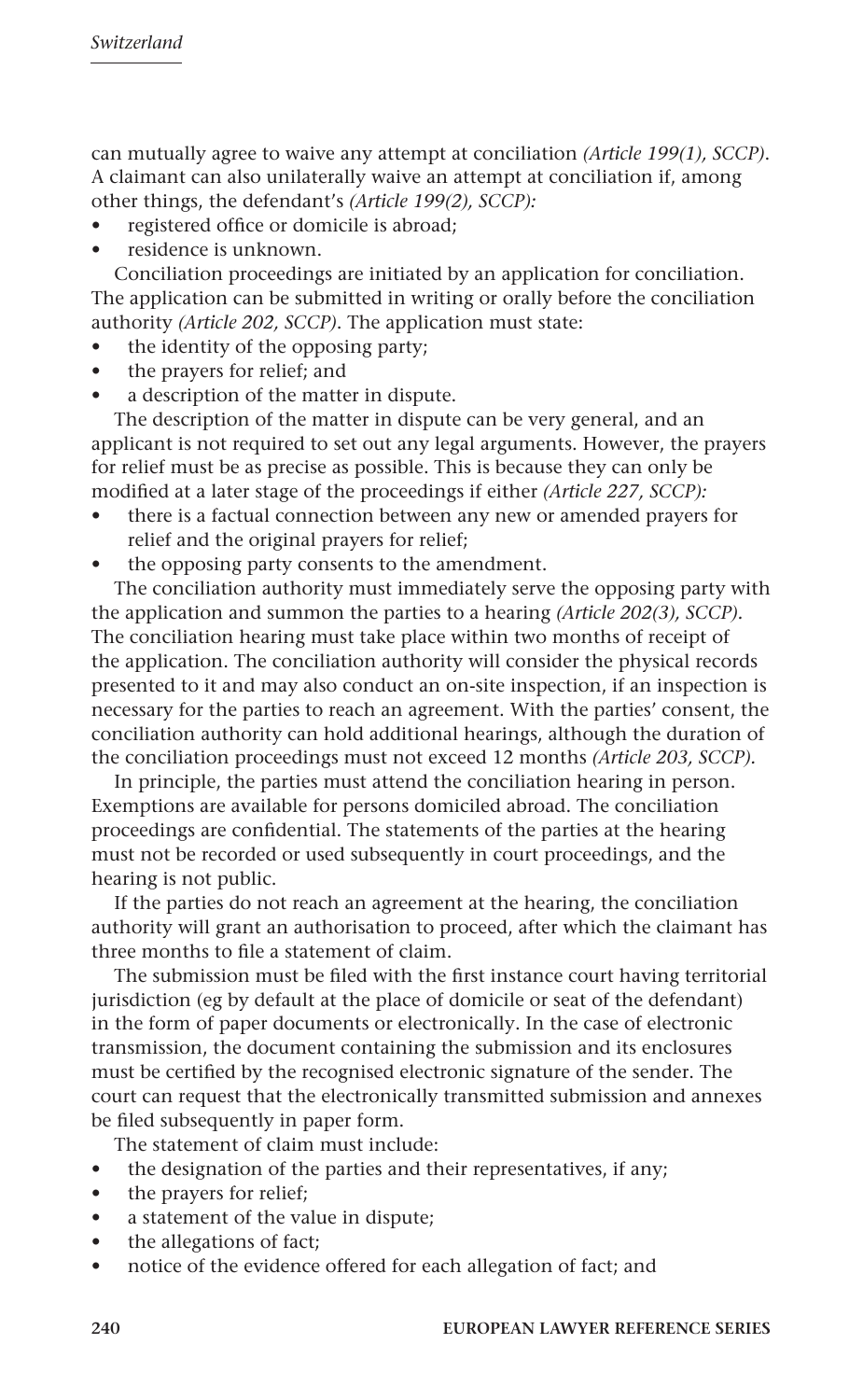the date and signature.

In addition, the statement of claim must be supported by the following documents *(Article 221, SCCP):* 

- a power of attorney where a party is represented;
- the authorisation to proceed or the declaration that conciliation is being waived, if applicable;
- the available physical records to be offered in evidence; and
- a list of the evidence offered.

#### Basic requirements for the applying for injunctive or interim relief

Interim relief proceedings are initiated by an application *(Article 252, SCCP).* The proceedings are summary *(Article 248, SCCP)*, with less formal procedural rules. In simple or urgent cases, the application can be filed orally on record. By contrast to ordinary proceedings, there are no conciliation proceedings for summary proceedings *(Article 198, SCCP).*

#### Basic requirements for serving proceedings abroad

Swiss judicial or extrajudicial documents are served abroad within the framework of international treaties to which Switzerland is party, such as the:

- HCCH Convention on Civil Procedure 1954 (Hague Civil Procedure Convention).
- HCCH Convention on the Service Abroad of Judicial and Extrajudicial Documents in Civil and Commercial Matters 1965 (Hague Service Convention).

Service abroad can also be processed through bilateral treaties such as those with Austria, Belgium, France and Germany. In the absence of any multilateral or bilateral treaty, the Hague Civil Procedure Convention applies to a request for judicial assistance for service of documents in Switzerland *(Article 11a(4), Swiss Private International Law Act (SPILA))*. The Hague Civil Procedure Convention also applies by analogy to requests originating from Switzerland.

The service of judicial documents is, by law, a prerogative of the courts. As a result, parties have no discretion as to when a claim is served on the defendant. Courts will, as a rule, serve judicial documents such as applications for conciliation or statements of claims immediately on receipt. Service abroad can take several months depending on the legal framework in place with the requested foreign jurisdiction. Statistics on the average time required for service abroad are available on the website of the Swiss Federal Office of Justice *(www.rhf.admin.ch/rhf/fr/home/rhf/index/laenderindex.html).* 

To avoid delay in the proceedings in cases where a party is domiciled or has its registered address abroad, Swiss courts usually order the party to elect a domicile in Switzerland.

#### 9. PROCEDURE AND REQUIREMENTS FOR ENFORCING INTERIM INJUNCTIONS FROM ABROAD IN SWITZERLAND

Foreign decisions are recognised and enforced in Switzerland under multilateral or bilateral treaties in force between Switzerland and the state